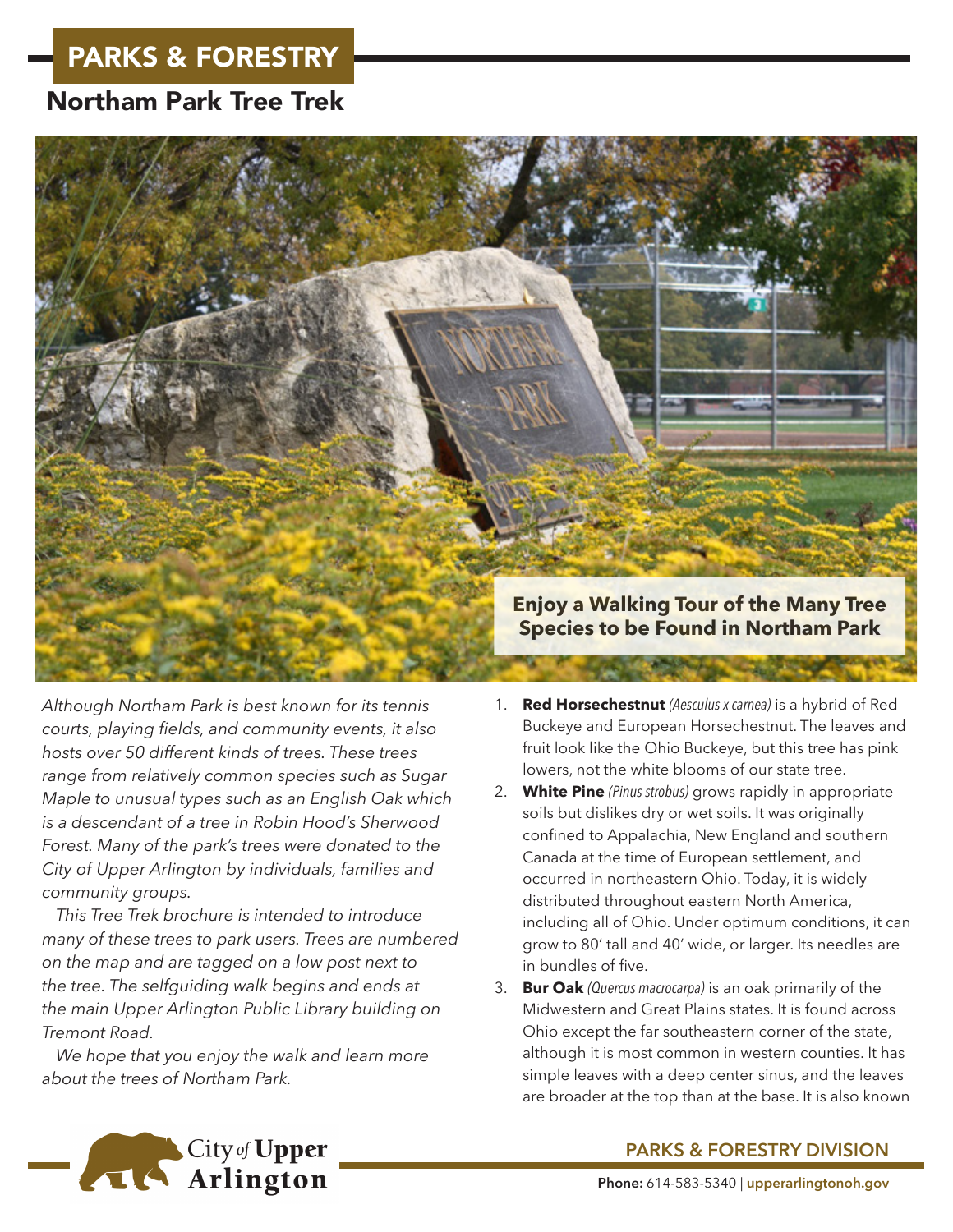

as Mossycup Oak because of the fringed appearance of the acorn cap. One of the longest-lived trees in Ohio, it can live to be 200-300 years old. Mature trees have interesting bark and twig character, and the fall color is deep russet.

- 4. **Swamp White Oak** *(Quercus bicolor)* gets its scientific name from the fact that smaller limbs have exfoliating bark revealing a second color. Also, the undersides of the lobed leaves are lighter than the upper sides. It is found throughout most of Ohio, although it is not abundant in the southeastern Appalachian counties. It is frequently found in wet woods, swamps, wetlands, bottom lands and near bodies of water, although it is very drought tolerant and can be planted in soils that are dry in summer.
- 5. **Hardy Rubber Tree** *(Eucommia ulmoides)* grows to approximately 40' at maturity. Its glossy dark green leaves contain latex and are very resistant to pests and diseases. Inconspicuous blooms are followed by small 1.5" long flat-winged seeds.
- 6. **Lacebark Elm** *(Ulmus parvifolia)* is a native of China, Korea and Japan. The distinctive bark is smooth, mottled brown, and sheds in thin flakes, exposing orange to reddish brown inner bark. It is very resistant to Dutch elm disease and usually grows 30'-40' tall.
- 7. **Amur Corktree** *(Phellodendron amurense)* is a medium sized tree native to Asia. It can become as wide as it is tall. Older trees have a thick bark. Its compound leaf is very similar to that of the ash family. Male cultivars are fruitless.
- 8. **Japanese Zelkova** *(Zelkova serrata)* is a member of the elm family. It is often used because it has the classic vase shape of the American elm but is very resistant to Dutch elm disease. It can reach 45'-50' in height and spread almost as wide. The bark becomes attractively mottled and flaky with age. It is fairly tolerant of heat, drought, wind and urban conditions.
- 9. **Red Maple** *(Acer rubrum)* has bright red flowers which make it conspicuous in the spring. Later, the leaf petioles are red and in autumn the leaves become scarlet to orange. It is a fast growing tree and numerous cultivars are available. Some cultivars do not do well in dry or alkaline soils. It can reach a height of 60' to 80' with a trunk diameter of 1' to 3.'
- 10. **Honeylocust** *(Gleditsia triacanthos var. inermis)* is a fastgrowing Ohio native with compound leaves and yellow fall color. It gets quite large and native trees are heavily thorned on trunks and branches. Thornless and seedless cultivars are available at nurseries. It is adaptable to a wide range of soil types and moisture levels.
- 11. **Sugar Maple** *(Acer saccharum)* is a favorite shade tree that has brilliant orange, red and yellow fall color. It can reach 60' in height. Mature trees do not respond well to root disturbance or compaction of the soil above the roots. Sugar Maple sap is the source of real maple syrup.

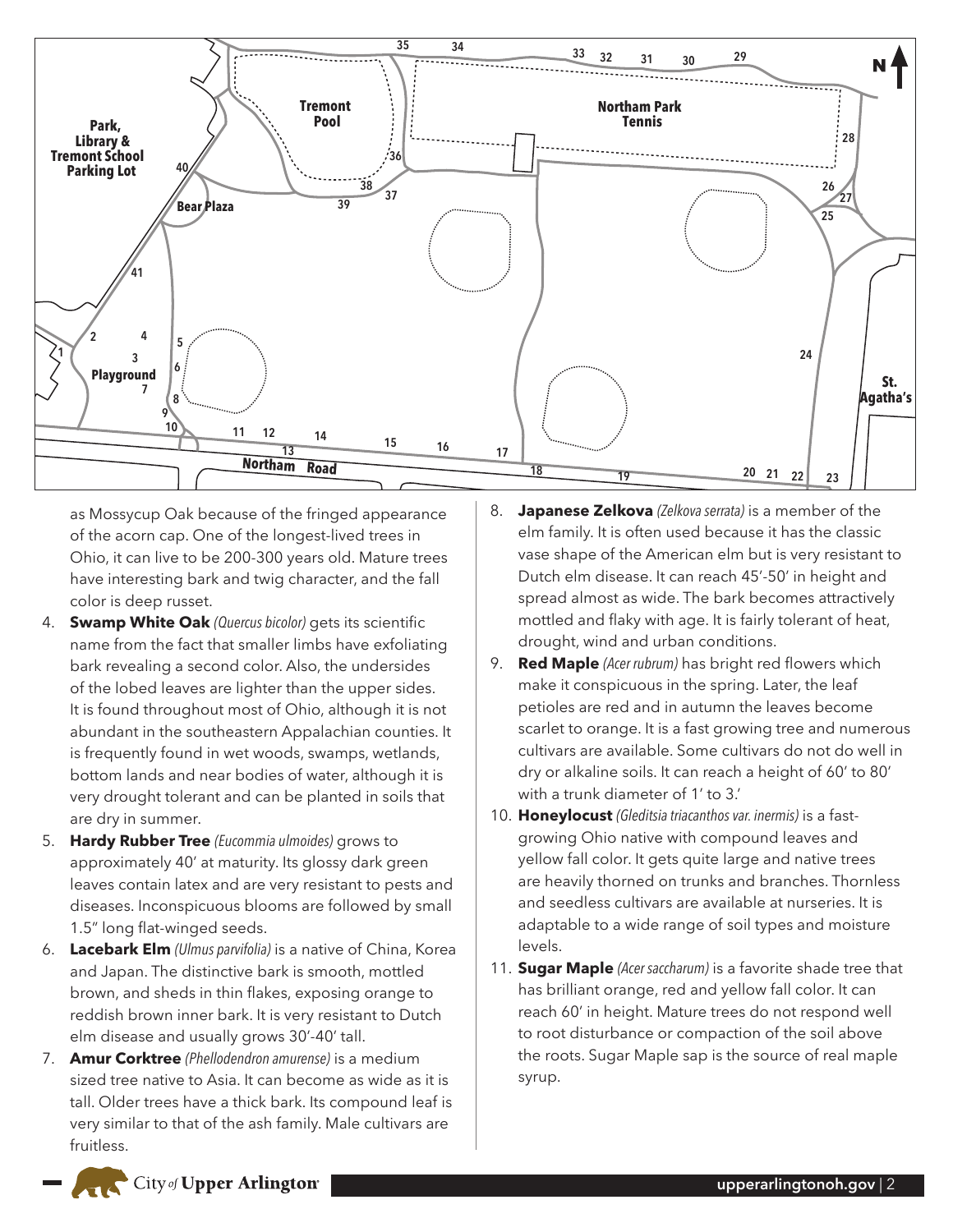- 12. **Red Oak** *(Quercus rubra)* is a native oak that becomes quite large. Its bark is darker than that of white oaks. The tough, heavy wood has a reddish-orange coloration, and is an important hardwood for the Ohio timber industry. Its large acorns mature earlier in the season than those of most other oaks, thus providing a source of food by late summer and throughout autumn and winter for many forms of wildlife.
- 13. **Kentucky Coffeetree** *(Gymnocladus dioicus)* is an unusual bipinnately-compound-leafed tree. It has an open habit in winter and a full, tropical look in summer. It is a member of the legume family, and female trees produce thick pods containing bean-like seeds. Early settlers used the beans as a coffee substitute. Leaves turn yellow in fall, and the bark develops an interesting furrowed texture.
- 14. **White Ash** *(Fraxinus americana)* is one of the most common and fastest-growing trees in Ohio. It grows to 60' in height and has excellent red-to-purple fall color. It has compound leaves with toothed margins. Most local native ashes have been killed or are currently threatened by the invasive emerald ash borer unless they are being treated..
- 15. **European Beech 'Tricolor'** *(Fagus sylvatica 'Tricolor')* is a striking cultivar with rose-colored foliage and horizontal branching habit. European beeches come in many cultivars and varieties. They are magnificent slow growers with smooth gray bark. 'Tricolor' has dark reddish green leaves with light and dark pink margins.
- 16. **Yellowwood** *(Cladrastis kentukea)* is a medium-sized tree with alternate compound leaves and beech-like bark. It bears panicles of white flowers in late May. It is a member of the legume family, and has bright yellow heartwood which dyemakers have used to make an effective dye. Its natural range is western North Carolina and northern Georgia westward to parts of Missouri, Arkansas and Oklahoma.
- 17. **'Molten Lava' Crabapple** *(Malus sp. 'Molten Lava')*, situated at the Northam Park sign, is a weeping crab with pink flowers and small red-orange fruit which persists through much of the winter. The leaves have good disease resistance. It grows to a height of about 20' and a crown width of about 20.'
- 18. **Japanese Tree Lilac** *(Syringa reticulata 'Ivory Silk')* is a small tree with cherry-like bark and ivory-colored flower spikes in early June. The leaves are similar to the common lilac shrub, dark green and oppositely attached to a shiny brown, stout stem. Its mature height is around 20,' making it suitable for use as a street tree and under utility lines.
- 19. **Japanese Pagodatree** *(Styphnolobium janonicum)* is a native of China and Korea. It has been introduced into Japan where it often is planted around Buddhist temples for its showy August flowers, hence the common name. It is also known as the "Scholar Tree" for similar reasons. It is a legume, the same family of trees as the Yellowwood, but in the case of the Japanese Pagodatree, a yellow dye is made from its flower buds rather than from its wood. An extract of the pods is sold as an herbal remedy.
- 20. **European** (Black) Alder *(Alnus glutinosa)* is another member of the legume family. It tolerates poor and wet soils. It has an oval, finely serrated leaf and retains ornamental cone-like fruits throughout the winter. The small leaves turn yellow in the fall.
- 21. **London Planetree** *(Platanus x acerifolia)* is a cross between the Sycamore and the Oriental Plane Tree, developed to withstand the polluted air in 19th Century London. It tends to be more disease resistant than our native sycamores but still has the interesting mottled bark and large broad leaf. Planetrees grow relatively quickly and become sizeable.
- 22. **Sweetgum** *(Liquidambar styraciflua)* is a large tree with star-shaped leaves. Its outstanding fall color ranges from red to yellow to purple. The tree has excellent structure but the fruit, a round seed ball, is messy. A new seedless cultivar is available for warmer regions.
- 23. **Kousa Dogwood** *(Cornus kousa)* Asian dogwood that tolerates urban environments better than the native species. The cream-colored flowers appear in May and are followed by a raspberry-like fruit. The bark becomes ornamental as the tree matures. It is resistant to dogwood anthracnose and borers, and the fall color is red to maroon.
- 24. **The Historic Grove was donated by the Upper Arlington High School Class of 1949 in honor of the 50th anniversary of their graduation. All the trees in the grove were propagated from trees that witnessed historic events. Enjoy reading the history of each tree at the kiosk.**
- 25. **European Beech 'Riversii'** *(Fagus sylvatica 'Riversii')* is a majestic slow-growing tree with grey bark and burgundy leaves. The leaves hold their color throughout the summer.
- 26. **'Winter King' Hawthorn** *(Crataegus viridis 'Winter King')* is a small native tree which reaches 25' in height and width at maturity. It has white flowers in the spring and bright orange fruit in the fall. A mottled pattern develops on the bark, and it has very few thorns.